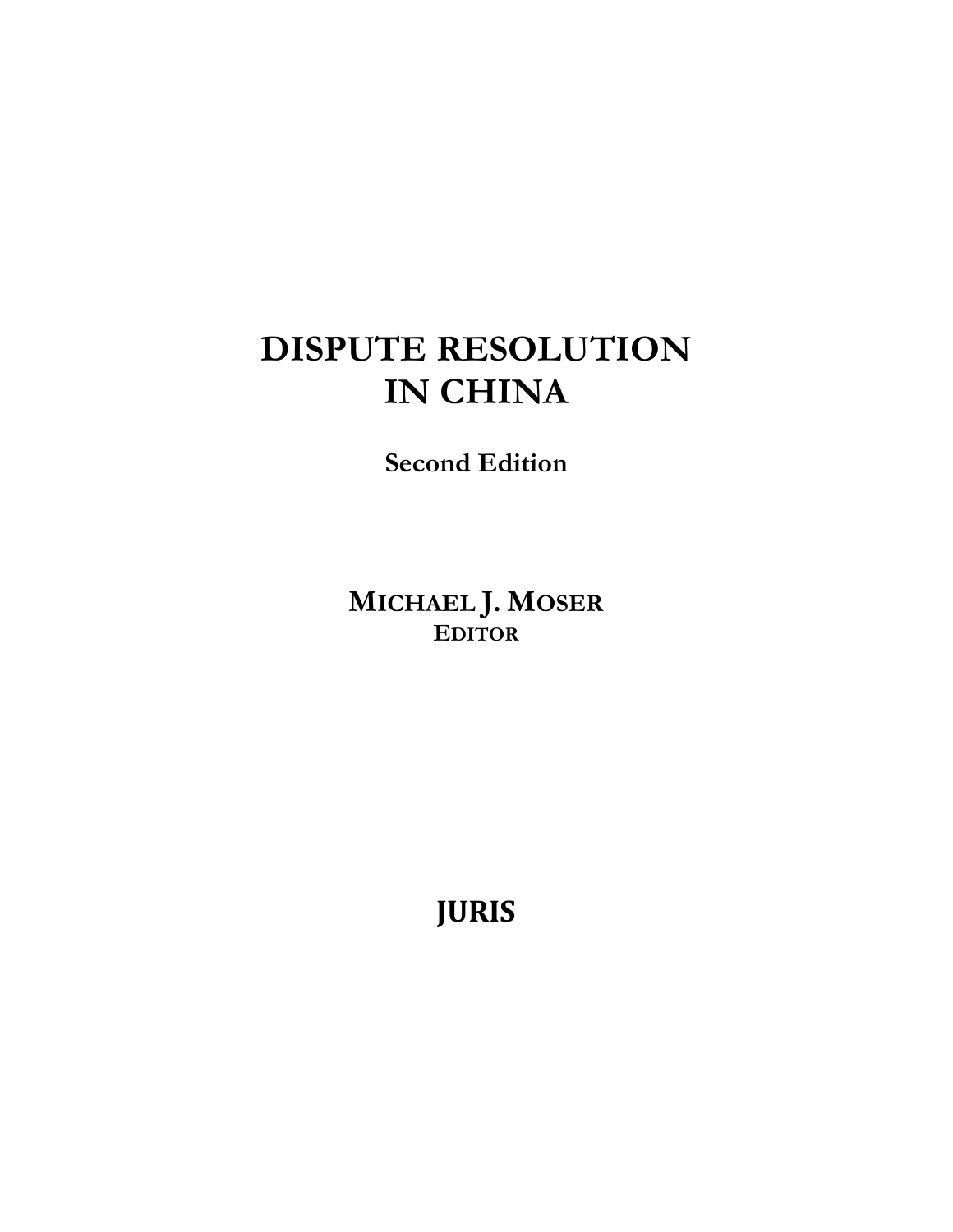## **Questions About This Publication**

For assistance with shipments, billing or other customer service matters, please email us at: subscriptions@arbitrationlaw.com

For editorial assistance, please email us at: editorial@jurispub.com

To obtain a copy of this book, please visit: www.arbitrationlaw.com/allbooks/

To learn more about Juris ArbitrationLaw, please visit: www.arbitrationlaw.com

## COPYRIGHT © 2020 by JurisNet, LLC

All rights reserved. No part of this publication may be reproduced in any form or by any electronic or mechanical means including information storage and retrieval systems without permission in writing from the publisher.

> Printed in the United States of America ISBN: 978-1-944825-39-3

> > JurisNet, LLC www.arbitrationlaw.com